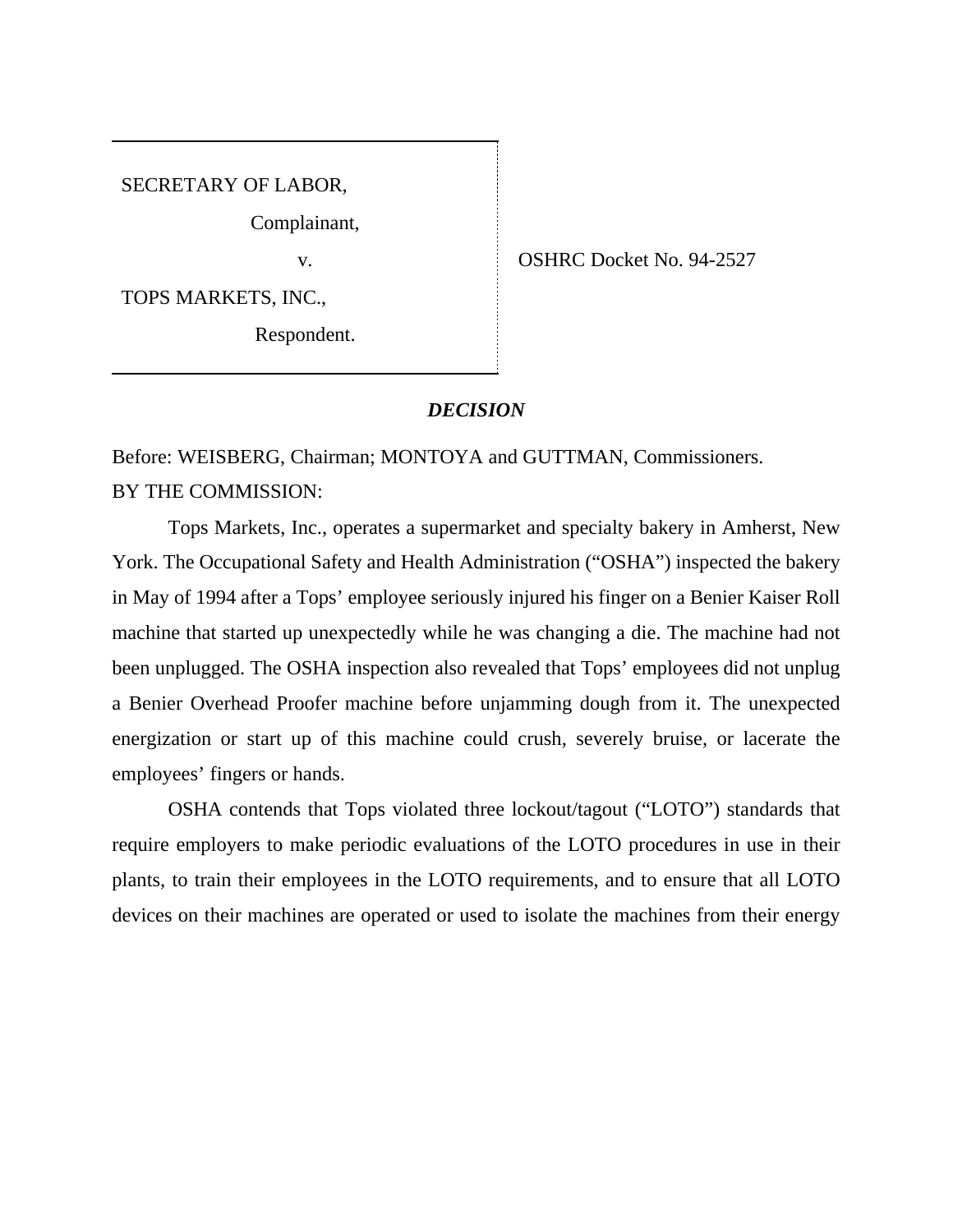sources.<sup>1</sup> Tops counters that the two machines were exempt from the LOTO standards pursuant to an exemption at  $\S 1910.147(a)(2)(iii)(A)$ :

This [LOTO] standard does not apply to . . . [w]ork on cord and plug connected electric equipment for which exposure to hazards of unexpected energization or start up of the equipment is controlled by the unplugging of the equipment from the energy source and by the plug being under the exclusive control of the employee performing the servicing or maintenance.

Tops reads the exemption to mean that a cord and plug connected machine is not covered by the LOTO standards if unplugging it would prevent its unexpected energization and the employee can retain exclusive control of the plug during his work. Tops does not read the exemption to hinge on whether the machine is actually unplugged and controlled during machine servicing and maintenance.

OSHA's position, however, is that the exemption only applies to machines that are actually unplugged with the plug under the exclusive control of the servicing and maintenance employees. Administrative Law Judge Robert A. Yetman found in favor of

<sup>1</sup>The pertinent parts of 29 C.F.R. § 1910.147 are:

(c) *General*—

. . . .

. . . .

(7) *Training and communication*. (i) The employer shall provide training to ensure that the purpose and function of the energy control program are understood by employees and that the knowledge and skills required for the safe application, usage, and removal of the energy controls are acquired by employees. . . .

(d) *Application of control*.

. . . .

. . . .

<sup>(6)</sup> *Periodic inspection*. (i) The employer shall conduct a periodic inspection of the energy control procedure at least annually to ensure that the procedure and the requirements of this standard are being followed.

<sup>(3)</sup> *Machine or equipment isolation*. All energy isolating devices that are needed to control the energy to the machine or equipment shall be physically located and operated in such a manner as to isolate the machine or equipment from the energy source(s).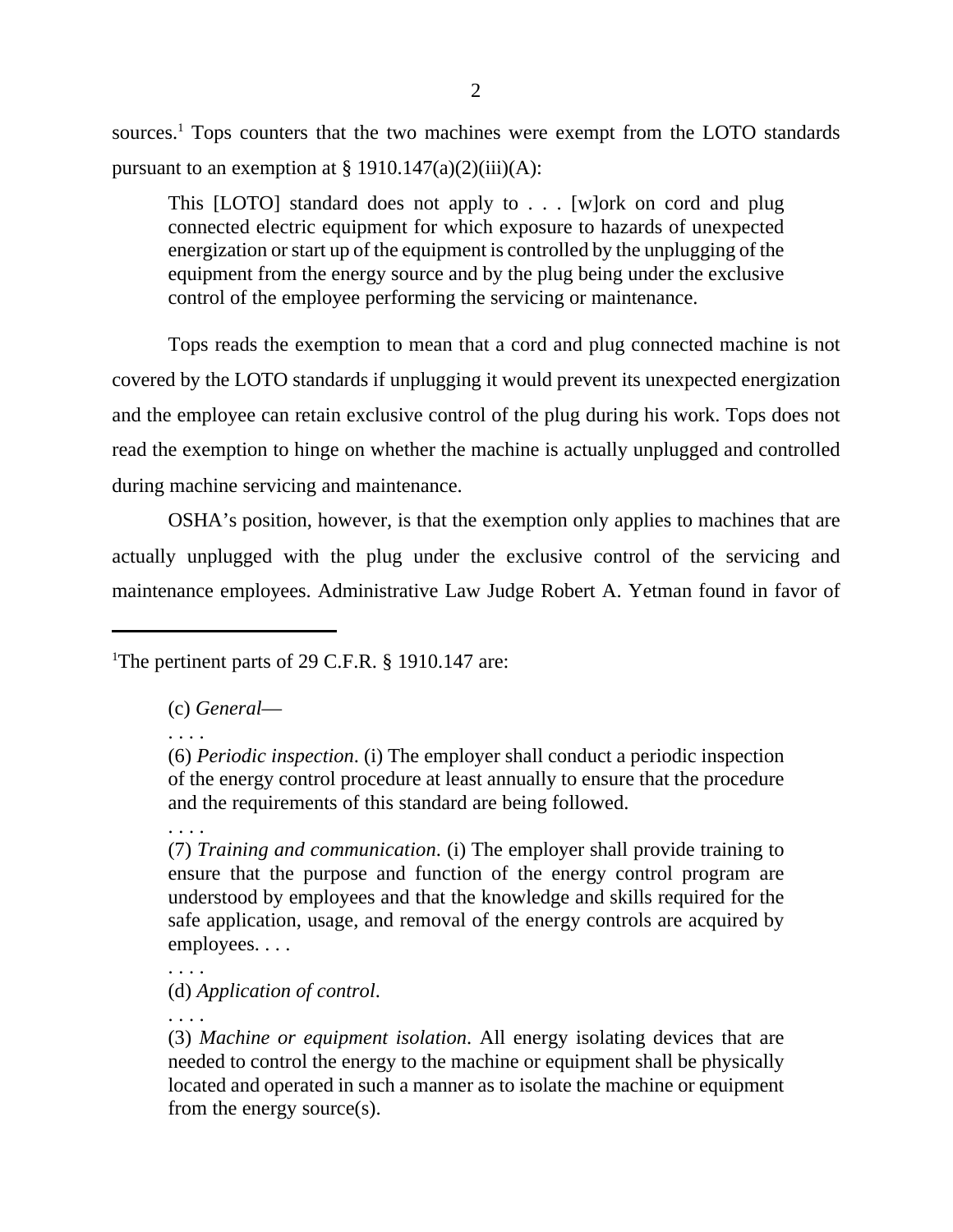OSHA and therefore affirmed the three serious citation items. He assessed penalties in the amounts of \$900, \$2,250, and \$2,250.

## **II. Analysis**

The language of the exemption to the LOTO standard is ambiguous. The Secretary argues that "[w]ork . . . for which exposure to hazards . . . is controlled by the unplugging" suggests not only that unplugging be possible but also that it must be done during the work.<sup>2</sup> However, the complete wording of the exemption refers to "[w]ork on cord and plug connected electric *equipment for which* exposure . . . is controlled by the unplugging" (emphasis added). As Tops points out, the verb form "is controlled by" more usually refers to "an examination of an ongoing status" or "a characteristic" that is "unchanging." This reading suggests that "is controlled by the unplugging" points to an existing safety feature of the cord and plug equipment.<sup>3</sup>

When a standard is ambiguous, we turn to the legislative history. *See, e.g., Nooter Constr. Co.,* 16 BNA OSHC 1572, 1574, 1993-95 CCH OSHD ¶ 30,345, pp. 41,837-38 (No. 91-237, 1994). The preamble to the Secretary's LOTO standard plainly states: "OSHA has decided that the lockout/tagout requirements of the standard will not apply to cord and plug connected equipment *if the equipment is unplugged* and the plug is in the exclusive control of the employee who is performing the servicing or maintenance of that equipment." 54 Fed.Reg. 36663 (1989) (emphasis added). This shows that the Secretary intended to limit the

<sup>&</sup>lt;sup>2</sup>The Secretary notes that the exemption might implicitly require employers to undertake some minimal and simple program, training, and inspection duties in order to ensure that their employees actually unplug the equipment and retain control of the plugs, but if these two things are accomplished, the employers have none of the more formal and detailed LOTO program, training and inspection duties.

<sup>&</sup>lt;sup>3</sup>Tops also points out that some cord and plug machines are not controlled by simply unplugging them, *i.e.,* there are some machines that store energy and that can still operate after being unplugged. In Tops' view, this explains the exemption's language specifying "cord and plug connected electric *equipment for which* exposure to hazards of unexpected energization or start up of the equipment *is controlled by the unplugging* of the equipment" (emphasis added).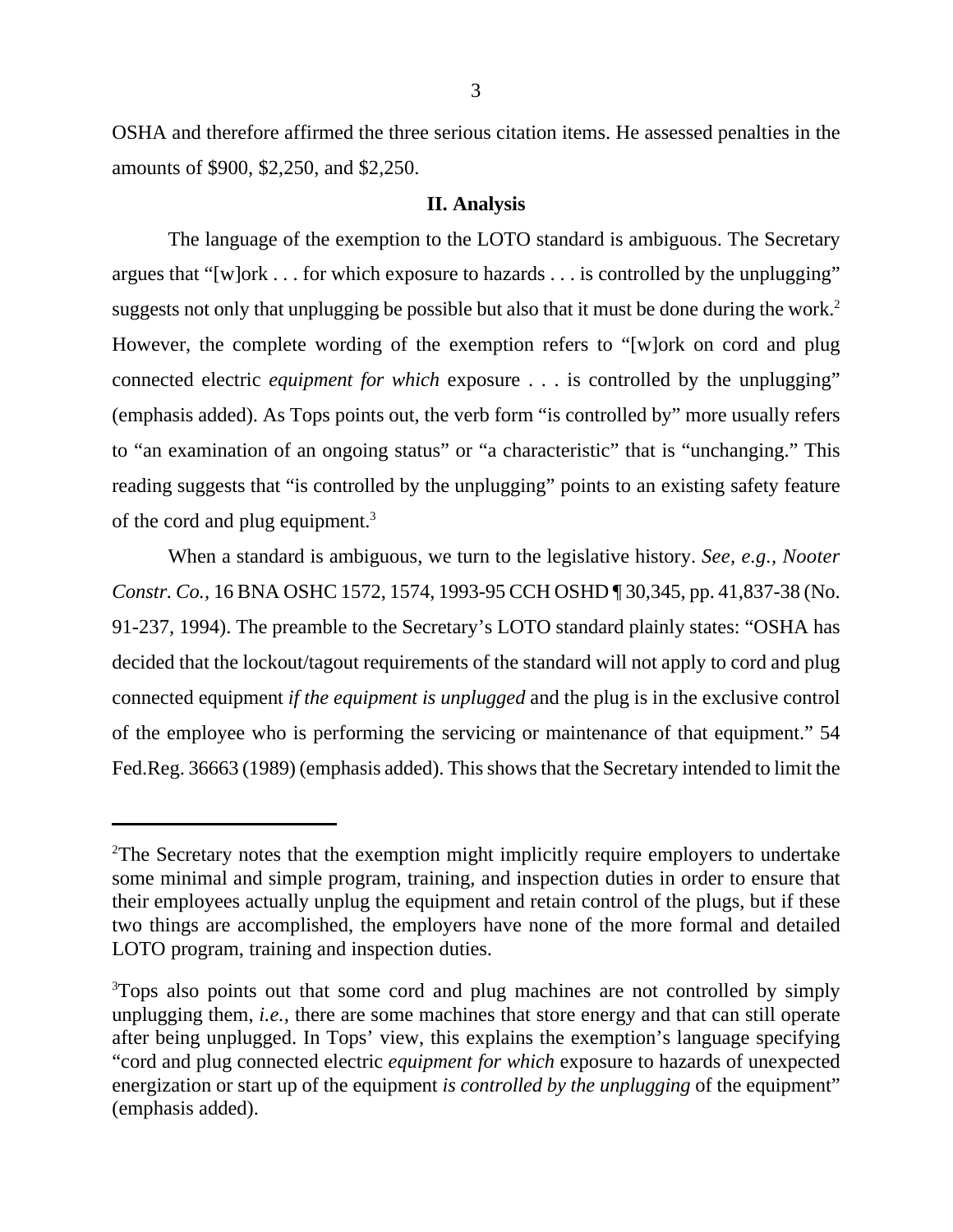exemption's applicability to situations where the cord and plug equipment is unplugged. As we have previously stated, we find the preamble to be persuasive evidence of the intent of the regulation.<sup>4</sup> *See American Sterilizer Co.,* 15 BNA OSHC 1476, 1478, 1991-93 CCH OSHD ¶ 29,575, p. 40,015-16 (No. 86-1179, 1992) (preamble as "best and most authoritative statement of the Secretary's legislative intent" for standard susceptible to different interpretations).

Accordingly, we find the LOTO exemption to be inapplicable to Tops' operations because its machines were not unplugged. Thus we affirm the judge's decision.<sup>5</sup>

## **III. Order**

The parties have stipulated that, if the exemption is inapplicable, the three citation items should be affirmed as serious violations and penalties in the amounts of \$900, \$2,250,

<sup>&</sup>lt;sup>4</sup>Given the clarity with which the Secretary stated this rule in the preamble, Commissioner Montoya is perplexed that the standard as issued is so open to interpretation.

<sup>5</sup>Tops asserts that "it is entirely possible" that the plugged-in machines had safety devices to prevent or warn of possible start-up, and that the Secretary therefore failed to prove that the machines presented a hazard of "unexpected" start up. *See General Motors Corp.,* 17 BNA OSHC 1217, 1993-95 CCH OSHD ¶ 30,793 (No. 91-2973, 1995), *aff'd,* 89 F.3d 313 (6th Cir. 1996). We find otherwise, however. One machine actually caused an injury by unexpectedly starting up while plugged in, and on review Tops does not specifically assert that there were safety devices on either machine. Moreover, Tops stipulated that "the unexpected energization or start up" of plugged-in machines "could cause injury to employees during servicing and maintenance."